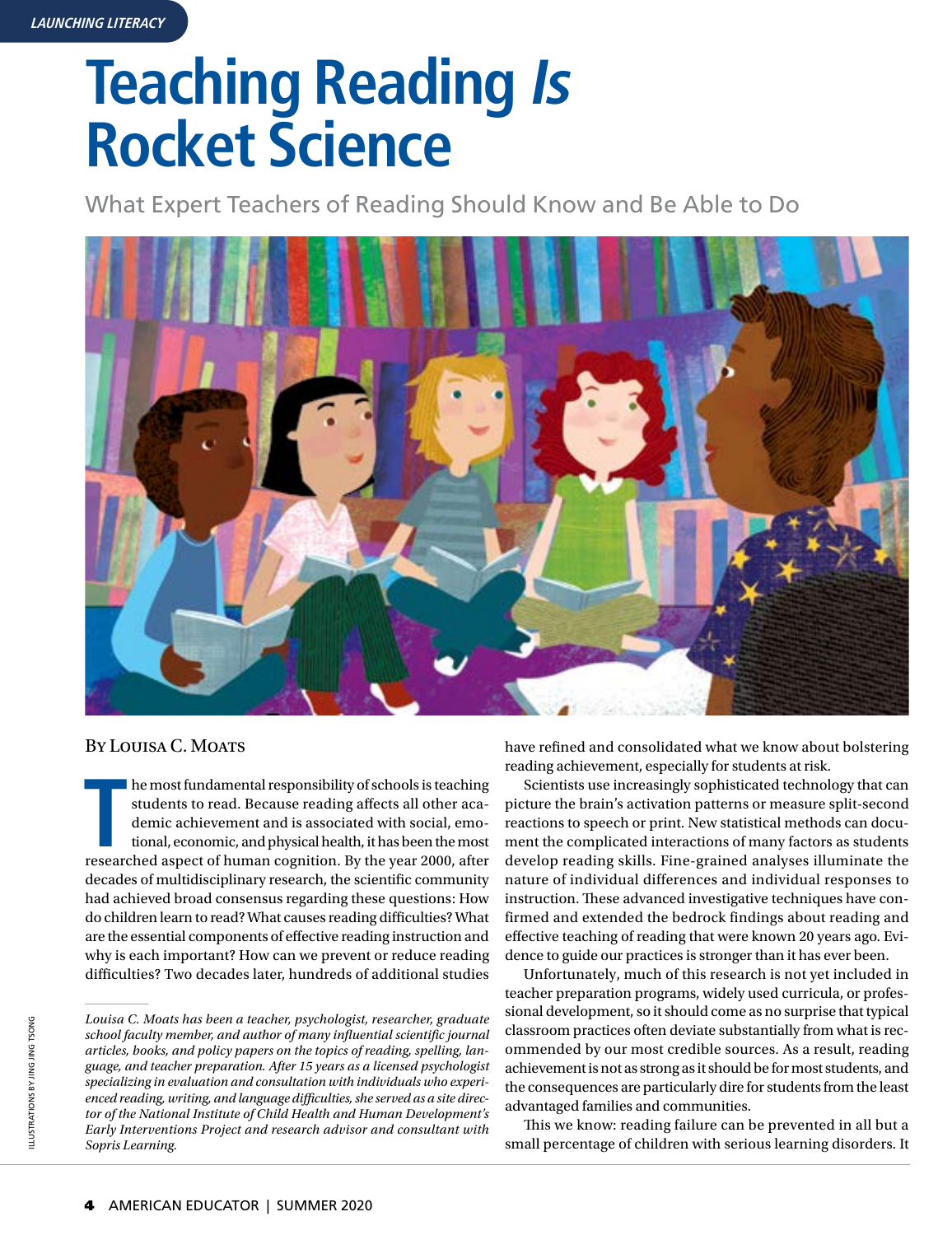# **Policies and systems currently impacting how reading is taught need to improve—dramatically and rapidly.**



is possible to teach most students how to read if we start early and follow the significant body of research showing which practices are most effective. Students living in poverty, students of color, and students who are eligible for remedial services can become competent readers—at any age. Persistent "gaps" between more advantaged and

less advantaged students can be narrowed and even closed. Fundamentally, these gaps are the result of differences in students' opportunities to learn—not their learning abilities.

Although educators have long understood the importance of literacy, teaching children to read is very complex. Far too many children have trouble reading and writing. About 20 percent of elementary school students nationwide have serious problems learning to read; at least another 20 percent are at risk for not meeting grade-level expectations.1 For children growing up in underresourced communities and attending underresourced schools, the incidence of reading failure is astronomical and completely unacceptable. Students who are African American, Hispanic, learning English, and/or from impoverished homes fall behind and stay behind in far greater proportion than students who are white and middle class. The rate of weak reading skills in these groups is 60–70 percent, according to the National Assessment of Educational Progress.2

The tragedy here is that most reading failure is unnecessary. We now know that classroom teaching itself, when it includes a range of research-based components and practices, can prevent and mitigate reading difficulty. Although home factors do influence how well and how soon students read, informed classroom instruction that targets specific language, cognitive, and reading skills beginning in kindergarten enhances success for all but a very small percentage of students with learning disabilities or severe dyslexia. Researchers now estimate that 95 percent of all children can be taught to read by the end of first grade, with future achievement constrained\* only by students' reasoning and listening comprehension abilities.3

While parents, tutors, and the community can contribute to reading success, classroom instruction is the critical factor in preventing reading problems and must be the primary focus for change.4 To be clear: although the day-to-day work is teachers' responsibility, students' reading success is our shared responsibility. From preparation programs to standards and assessments to curricula and professional development, the policies and systems

currently impacting how reading is taught need to improve—dramatically and rapidly. Teaching reading *is* rocket science. But it is also established science, with clear, specific, practical instructional strategies that all teachers should be taught and supported in using.

### Research-Validated Ideas for Instruction

A well-validated concept that should underpin the design of instruction is called the Simple View of Reading.5 It states that reading comprehension is the product of word recognition and language comprehension. Without strong skills in either domain, an individual's reading comprehension will be compromised.

A reader's recognition of printed words must be accurate and automatic to support comprehension. The development of automatic word recognition depends on intact, proficient phoneme awareness, knowledge of sound-symbol (phoneme-grapheme) correspondences, recognition of print patterns such as recurring letter sequences and syllable spellings, and recognition of meaningful parts of words (morphemes).6 Young readers progress by gradually learning each of these ways that our print system represents language, and then applying what they know during ample practice with both oral and silent reading. If reading skill is developing successfully, word recognition gradually becomes

This article is an excerpt of *Teaching Reading* Is *Rocket Science, 2020: What Expert Teachers of Reading Should Know and Be Able to Do*, which emerged from a collaboration between the American Federation of Teachers and the Center for Development and Learning.

In this report, Louisa C. Moats calls for teacher preparation and professional development to be more rigorous and better aligned with decades of reading science. She describes the knowledge that undergirds successful instruction and concludes with recommendations for the professional

preparation of all teachers of reading. It is our nation's dedicated teachers and their excellent teaching that will bring the rocket science that is research-based reading instruction to classrooms across the country and will unlock the power and joy of reading for our children.

Teachers, administrators, professors, and district and state leaders are encouraged to read the full report by visiting [www.aft.org/sites/](www.aft.org/sites/default/files/Moats.pdf) [default/files/Moats.pdf.](www.aft.org/sites/default/files/Moats.pdf)



<sup>\*</sup>It is important to note that students' reasoning and comprehension abilities can also be enhanced through informed instruction. As students' subject-matter knowledge and vocabulary grow, so will their capacity to think critically.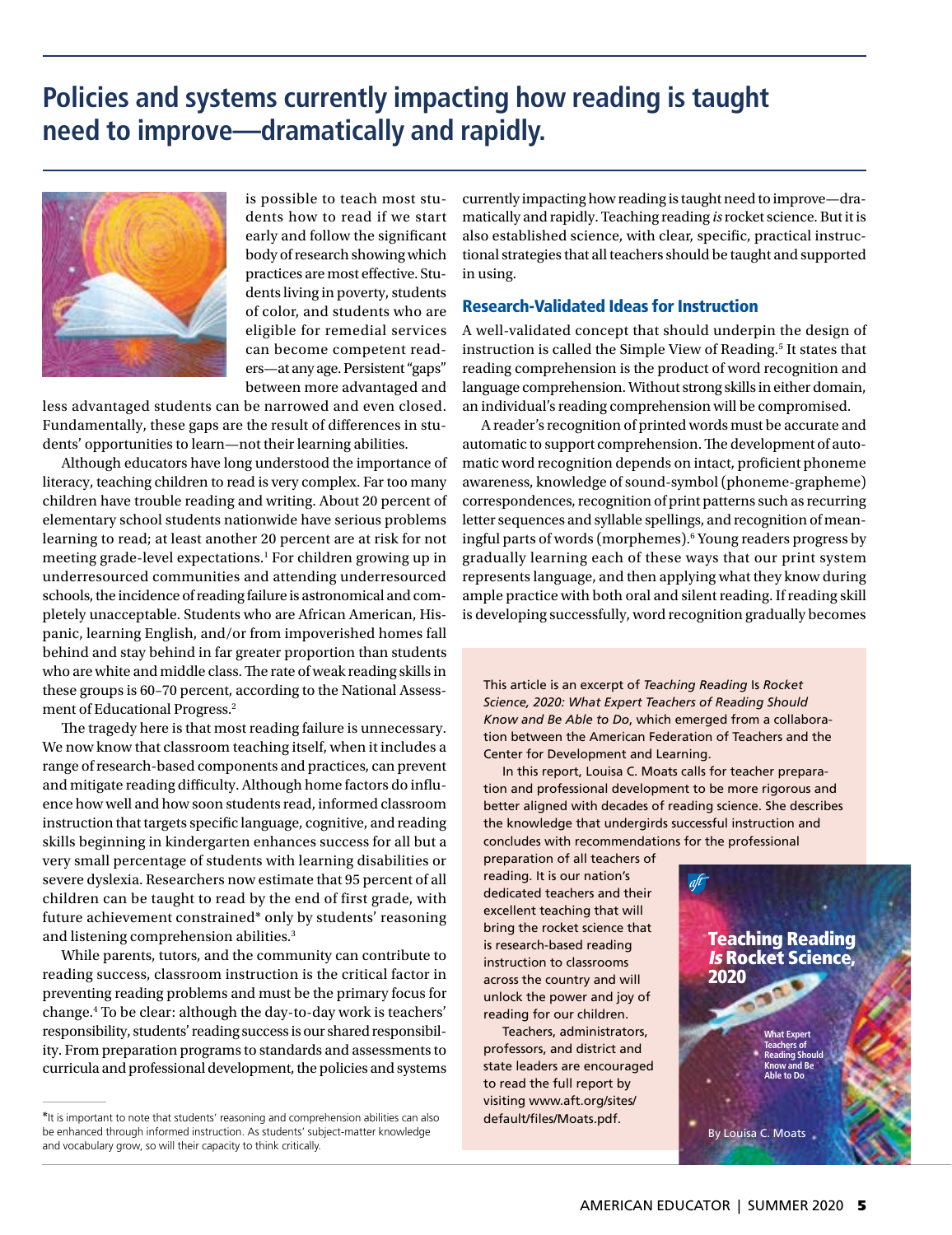# **Persistent "gaps" between more advantaged and less advantaged students are the result of differences in students' opportunities to learn.**



so fast that it seems as if we are reading "by sight." The path to that end, however, requires knowing how print represents sounds, syllables, and meaningful word parts; for most students, developing that body of knowledge requires explicit instruction and practice over several grades.<sup>7</sup> While some students seem to figure out how the print system works through incidental exposure, most do not.

Language comprehension, the other essential domain that underlies reading comprehension, depends on background knowledge, vocabulary, ability to decipher formal and complex sentence patterns, and recognition of the devices that hold a text together.8 Furthermore, language comprehension is facilitated by metacognitive skills such as monitoring whether reading is making sense and choosing to act if it does not. The language comprehension factor in overall reading achievement becomes more and more important from about fourth grade onward.<sup>9</sup> From preschool through high school, students gain vital exposure to a variety of text forms, language patterns, background knowledge, and vocabulary both by listening to text read aloud and by reading itself.

The implications of the Simple View of Reading should be selfevident: reading and language arts instruction must include deliberate, systematic, and explicit teaching of word recognition and must develop students' subject-matter knowledge, vocabulary, sentence comprehension, and familiarity with the language in written texts. Each of these larger skill domains depends on the integrity of its subskills.

Learning to read is a complex achievement, and learning to teach reading requires extensive knowledge and skills across the components of word recognition, language comprehension, spelling, and writing. Consider what the classroom demands of the teacher. Children's interest in reading must be stimulated through regular exposure to interesting books and through discussions in which students respond to many kinds of texts. For best results, the teacher must instruct the majority of students directly, systematically, and explicitly to decipher words in print, all the while keeping in mind the ultimate purpose of reading, which is to learn, enjoy, and understand. To accommodate children's variability, the teacher must assess children and tailor lessons to individuals or groups. This includes interpreting errors, giving corrective feedback, selecting examples to illustrate concepts, explaining new ideas in several ways, and connecting word recognition instruction to meaningful reading and writing.

Some children learn language concepts and their application very easily in spite of incidental teaching, but others never learn unless they are taught in an organized, systematic, efficient way by a knowledgeable teacher using a well-designed instructional approach. Children of average ability might learn enough about reading to get by if their instruction is haphazard; with systematic research-based instruction, those students could achieve much more, such as the appreciation for language structure that supports learning words from context, perceiving subtle differences in meaning, or refining language use.

### Toward a Curriculum on the Science of Reading

A core curriculum on effective literacy instruction for pre-service and in-service teacher education would, of course, be supplemented and honed over time, but its goal is to bring continuity, consistency, quality, and comprehensiveness to the many different programs, organizations, and systems through which aspiring and current teachers receive information about how to teach reading. Given the current science of reading, this core should be divided roughly into the following four areas:

- 1. Knowing the basics of reading psychology and development;
- 2. Understanding language structure for both word recognition and language comprehension;
- 3. Applying best practices in all components of reading instruction; and
- 4. Using validated, reliable, efficient assessments to inform classroom teaching.

This excerpt offers an introduction to the first two areas. For a detailed discussion of all four areas, please see the full report: www.aft.org/sites/default/files/Moats.pdf.

#### 1. Reading Psychology and Development

Learning to read is not natural or easy for most children. Unlike spoken language, which is learned with almost any kind of contextual exposure, reading is an acquired skill. Although surrounding children with books will support reading development, and a "literature-rich environment" is highly desirable, it is not sufficient for learning to read. Neither will exposure to print ordinarily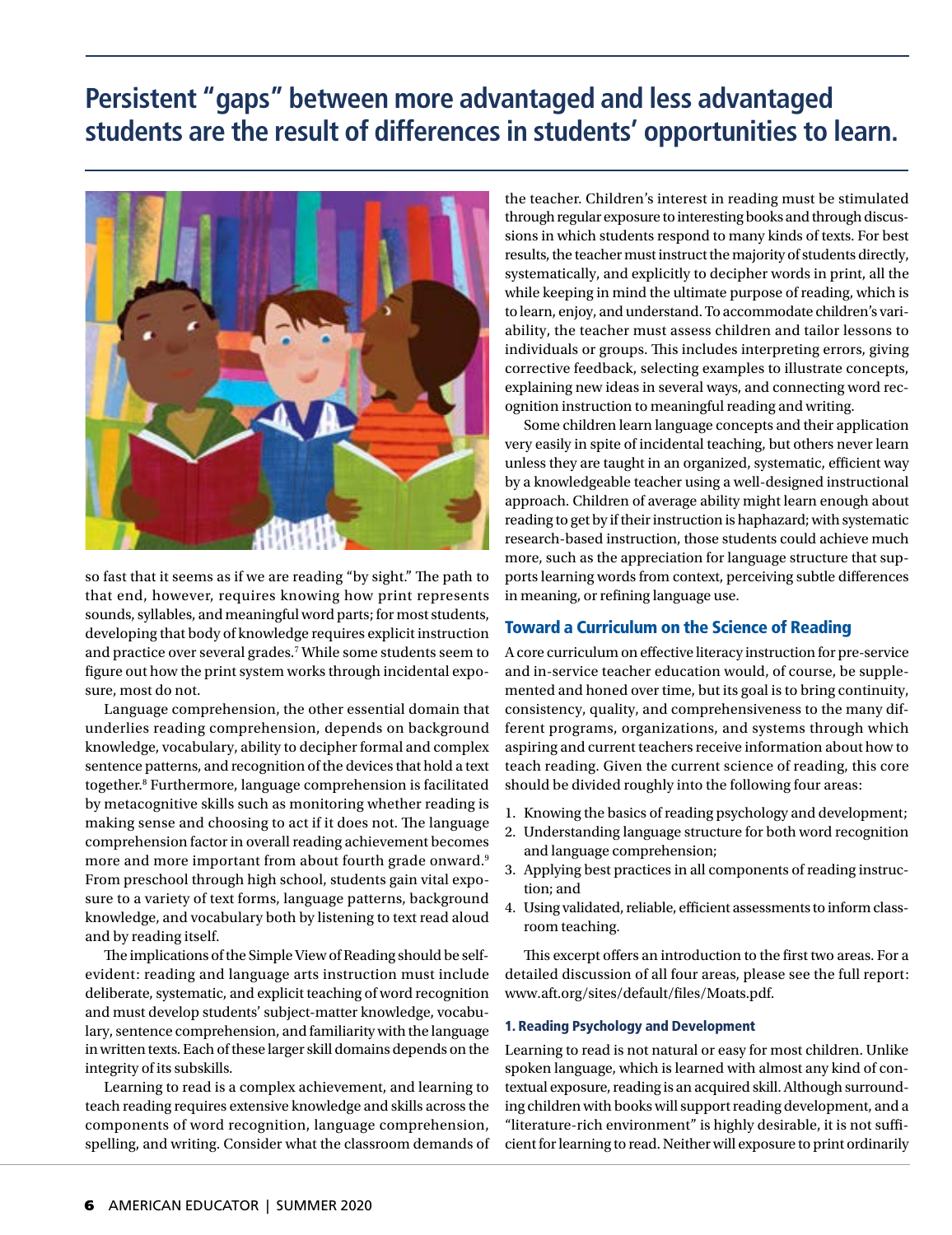# **A reader's recognition of printed words must be accurate and automatic to support comprehension.**

be sufficient for learning to spell, unless organized practice is provided. Thus, teachers must be reflective, knowledgeable, and intentional about the content they are teaching—that is, the symbol system (orthography) itself and its relationship to meaning.

Good readers do not skim and sample the text when they scan a line in a book. They process the letters of each word in detail, although they do so very rapidly and unconsciously. Those who comprehend well accomplish letter-wise text scanning with relative ease and fluency. When word identification is fast and accurate, a reader has ample mental energy to think over the meaning of the text. Knowledge of sound-symbol mapping is crucial in developing word recognition: the ability to sound out and recognize words accounts for about 80 percent of the variance in firstgrade reading comprehension and continues to be a major (albeit diminishing) factor in text comprehension as students progress through the grades (and students' background knowledge and vocabulary become ever-larger factors in comprehending academic texts).<sup>11</sup>

The ability to sound out words is, in fact, a major underpinning that allows rapid recognition of words. (This recognition is so fast that some people mistakenly believe it is happening "by sight.") Before children can easily sound out or decode words, they must have at least an implicit awareness of the speech sounds that are represented by symbolic units (letters and their combinations). Children who learn to read well are sensitive to linguistic structure, recognize redundant patterns, and connect letter patterns with sounds, syllables, and meaningful word parts quickly, accurately, and unconsciously. Effective teaching of reading entails these concepts, presenting them in a sequence from simple and consistent to complex and variable.

The word-recognition component of reading is most closely dependent on the phonological aspect of language processing.12 Phonological language skills include awareness of bits of speech or linguistic elements within words: consonant and vowel phonemes, spoken syllables, grammatical endings, and meaningful word parts (morphemes). Awareness of these linguistic elements in spoken language is essential for making sense of print because our alphabetic writing system represents language at all these levels. When students cannot rapidly associate the sounds, syllables, and/or morphemes in spoken words with printed symbols, they will not be able to store words in their mental dictionaries. Conversely, a new word that is decoded accurately through phonological analysis can be pronounced and remembered, even if its meaning is not yet known.

Beginning reading instruction of necessity will focus on teaching students how to read and write words, following a systematic and logical sequence. When appropriate, the emphasis will shift to increasing reading volume. Combining research on reading, cognitive science related to the role of knowledge in

thinking, and practice-based wisdom, it appears that opportunities for wide reading are best provided within a knowledge-building curriculum in which text readings are linked by a theme or topic.13 Ironically, while background knowledge can be gained from reading, it is also true that those who already know more about a topic make



### **Using the Science of Reading to Shed Light on Myths and Misconceptions**

Teachers are often not in a position to make decisions regarding school district reading curricula and/or reading texts. Nevertheless, teachers who understand the foundations of reading psychology and development will be better prepared to argue against the adoption of irresponsible fads and countermand the proliferation of appealing but unsupported ideas. Examples of enduring myths and misconceptions that are embedded in popular programs, articles, and textbooks<sup>10</sup> include:

- reading instruction is only needed until third grade;
- competent teachers do not use

published reading programs;

- avoiding published reading programs empowers teachers and enhances the professional status of teaching;
- teaching phonics, word attack, and spelling skills directly to children is harmful;
- reading a lot is the best way to overcome a reading problem;
- children should be taught to guess words on the basis of meaning and syntax; and
- skills must always be taught in the context of literature.

With no accountability system to check their dissemination, unsupported ideas such as these fill the void left by weak pre-service and in-service programs. Perhaps the dubious quality of past educational research has justified the prevalent cynicism among educators, who are often told that research exists to support any point of view. However, reading is actually one of the most studied aspects of human behavior, and a large body of work based on sound principles of objective inquiry exists that could be informing the field. Converging findings from multiple studies, like those summarized in this article, should drive the profession.

–L. C. M.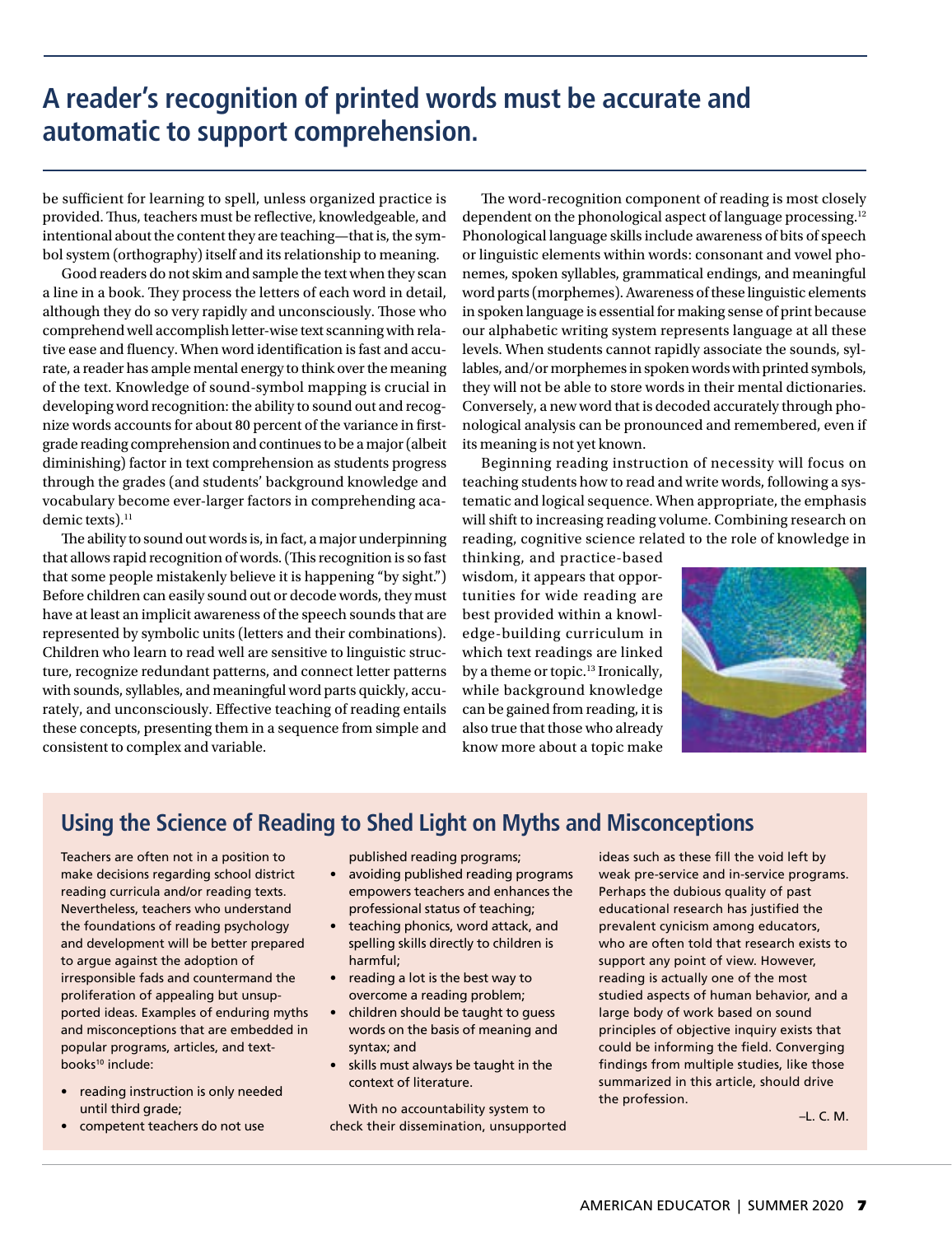# **Learning to teach reading requires extensive knowledge and skills of word recognition, language comprehension, spelling, and writing.**

better inferences and retain meanings better than those who know little about it. Therefore, reading practice should be linked to or embedded within the study of subjects including science, history, literature, and the arts. Interpretive strategies that facilitate comprehension—including summarizing, questioning, predicting outcomes, and monitoring one's own understanding—are best used in the service of learning defined curricular

content.14 Moreover, writing in response to reading is one of the best ways to enhance reading comprehension.<sup>15</sup>

#### 2. Language Structure

Expert teaching of reading requires knowledge of language structure at all levels.16 Without such knowledge, teachers are not able to respond insightfully to student errors, choose exam-

### **Examples of Knowledge of Language Structure and Their Application to Teaching**

| <b>Selected Concepts and Skills by Domain</b>                                                                                                                                                                                                                | <b>Ideas for Application to Instruction</b>                                                                                                                                           |
|--------------------------------------------------------------------------------------------------------------------------------------------------------------------------------------------------------------------------------------------------------------|---------------------------------------------------------------------------------------------------------------------------------------------------------------------------------------|
| 1. Phonetics and Phonology<br>Understand that speech sounds are not letters, and letters do not make sounds-<br>they represent them.                                                                                                                         | Instead of asking "What sound does each letter make?," use accurate<br>language and focus on a specific sound, asking, "What letter(s) represent<br>/er/ in first?"                   |
| Know that consonant and vowel phonemes can be grouped into classes<br>with similar properties (e.g., stops, nasals, etc.).                                                                                                                                   | Help children focus on sounds by saying things like, "/m/, /n/, and /ng/ are<br>the three 'nosey' sounds in English; hold your nose to feel how these<br>sounds go through the nose." |
| 2. Phoneme Awareness<br>Produce speech sounds accurately during reading, vocabulary, and spelling<br>instruction.                                                                                                                                            | Say /t/ crisply, not tuh.                                                                                                                                                             |
| Identify, match, and select appropriate examples of words containing<br>specific phonemes.                                                                                                                                                                   | In teaching awareness of the phoneme /sh/, use words including shoe, chef, and<br>sugar. (Listen for the sound; don't confuse the task with spelling or phonics.)                     |
| 3. Morphology<br>Identify morphemes (the smallest meaningful units of language) and<br>distinguish them from syllables.                                                                                                                                      | The word interchangeable has five syllables and three morphemes: inter,<br>change, able.                                                                                              |
| Recognize that spellings of morphemes are often stable even when<br>pronunciation varies in words with a common root; as a result, spelling can<br>be a clue to meaning.                                                                                     | Express, expression; legal, legislate; inspire, inspiration; nature, natural.                                                                                                         |
| 4. Orthography<br>Understand that letters and letter combinations (graphemes) represent<br>sounds but are not the same as sounds.                                                                                                                            | The phoneme /f/ is represented by f, ff (stuff), gh (tough), and ph (phone).                                                                                                          |
| Use a comprehensive scope and sequence that includes instruction in<br>digraphs, blends, silent letter combinations, vowel teams, diphthongs, and<br>the six common syllable types.                                                                          | Explicit instruction in the written code should extend at least through<br>grade 3 when syllables and morphemes in longer words are tackled.                                          |
| <b>5. Semantics</b><br>Teach word meanings in relation to other word meanings.                                                                                                                                                                               | Include antonyms, synonyms, associations, analogies, and categorical<br>relationships on vocabulary tasks.                                                                            |
| Adopt a routine for teaching unfamiliar word meanings to students.                                                                                                                                                                                           | Provide a student-friendly definition, many examples, and opportunities<br>for students to say and use new words.                                                                     |
| <b>6. Syntax and Text Structure</b><br>Appreciate that texts have structures that can be represented with graphic<br>organizers (e.g., narrative and informational texts organized as compare/<br>contrast, argumentation, description, cause/effect, etc.). | Identify and illustrate for students the purpose of a given text and its<br>logical structure.                                                                                        |
| Identify cohesive devices such as pronoun references, connecting words,<br>word substitutions, parallel sentence structure, and paragraph organization.                                                                                                      | Help students identify how a text hangs together and how to follow the<br>connections among ideas as meaning is constructed.                                                          |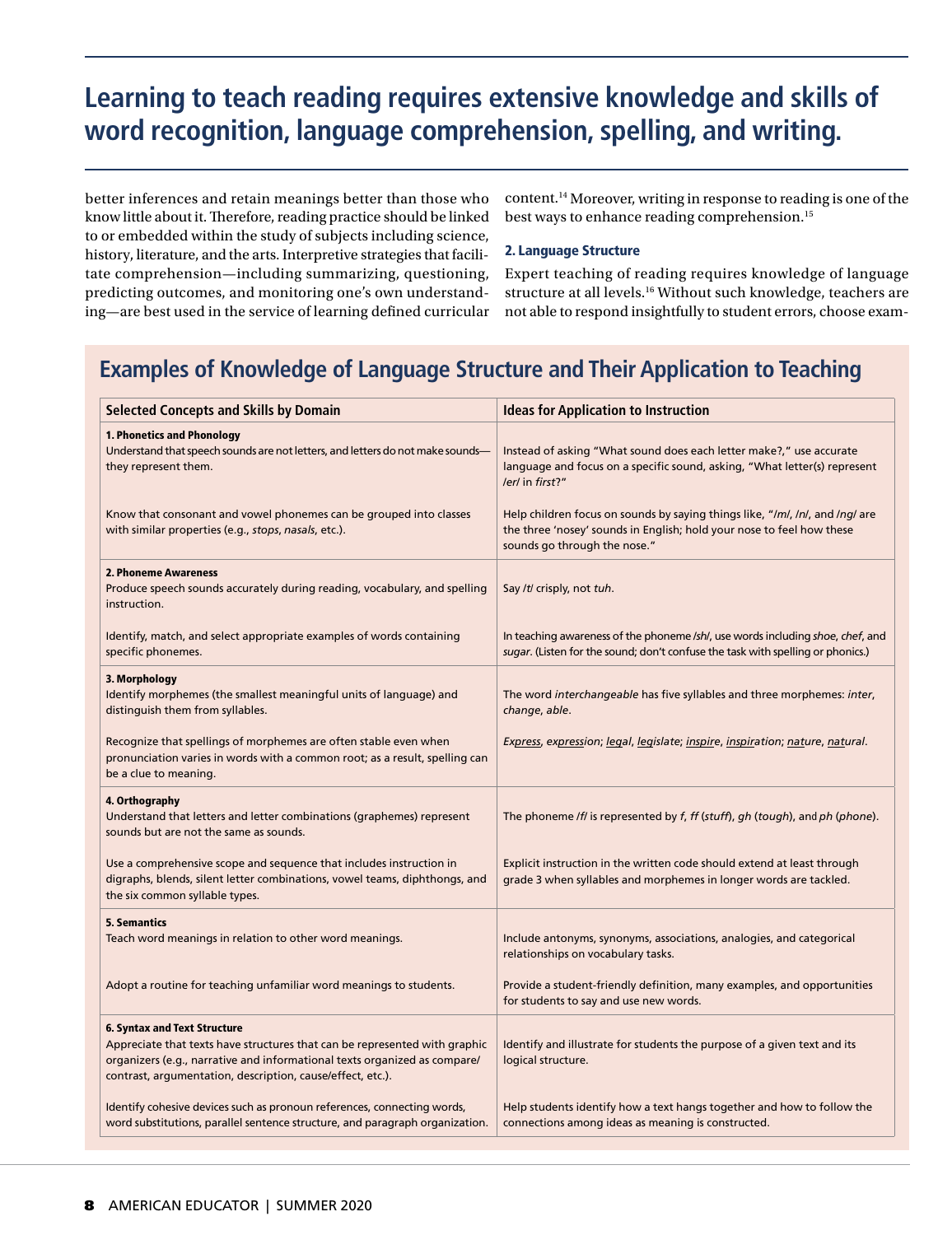# **Reading practice should be linked to or embedded within the study of subjects including science, history, literature, and the arts.**



ples for concepts, explain and contrast words and their parts, or judge what focus is needed in a lesson. The table on page 8 provides examples of key concepts of language structure and how they apply to instruction.

**EXECUTE AND IN THE READING THE THE STATE STATE STATE AND THE READING THE STATE STATE STATE STATE STATE STATE STATE STATE STATE STATE STATE STATE STATE STATE STATE STATE STATE STATE STATE STATE STATE STATE STATE STATE STAT** xperts agree that children who initially are at risk for failure are saved, in most cases, by instruction that directly teaches the specific foundational language skills on which proficient reading depends.<sup>17</sup> Effective teachers of language organization, including sounds, syllables, meaningful parts (morphemes), phrases, sentences, paragraphs, and various genres of text. Their teaching strategies are explicit, systematic, and engaging.18 They also balance language skill instruction with its application to purposeful daily writing and reading, no matter what the skill level of the learner. Middle- and upper-grade children who are weak readers can be brought up to grade level with appropriate instruction (although the time, effort, and emotional strain for children and teachers involved is considerably greater than that required to teach younger children, so offering research-based instruction in the early grades must remain a top priority).

A rich and meaningful curriculum, in which students are exposed to a variety of texts as they learn concepts in science, literature, social studies, history, the arts, and culture, should provide the context for developing reading and writing skills. Comprehension strategies should not be taught in isolation but used as necessary to enhance understanding of text assigned for content learning. Useful comprehension strategies to embed in content reading include prediction of outcomes, summarizing, clarification, questioning, and visualization; these can be modeled explicitly by the

teacher and practiced overtly if students are not comprehending well or if they approach reading comprehension passively. Vocabulary is best taught with a variety of complementary methods, both direct and incidental, designed to explore the relationships among words and the relationships among word structure, origin, and meaning. Of course, children also benefit from access to full libraries and incentives to read independently.

The fact that teachers need better preparation, professional development, and resources to carry out deliberate instruction in reading, spelling, and writing should prompt action rather than criticism. It should highlight the chronic gap between what teachers need and what they have been given. Just about all children can be taught to read and deserve no less from their teachers. Teachers, in turn, deserve no less than the knowledge, skills, and supported practice that will enable their teaching to succeed. There is no more important challenge for education to undertake. ☐

#### **Endnotes**

1. R. H. Good, D. C. Simmons, and E. Kame'enui, "The Importance and Decision-Making Utility of a Continuum of Fluency-Based Indicators of Foundational Reading Skills for Third-Grade High-Stakes Outcomes," *Scientific Studies of Reading* 5 (2001): 257–288; and National Assessment of Educational Progress, "Nation's Report Card: How Did U.S. Students Perform on the Most Recent Assessments?," U.S. Department of Education, National Center for Education Statistics, www.nationsreportcard.gov.

2. National Assessment of Educational Progress, "Nation's Report Card."

3. D. A. Kilpatrick, *Essentials of Assessing, Preventing, and Overcoming Reading Difficulties* (Hoboken, NJ: Wiley, 2015); L. Lim et al., "Using the MULTILIT Literacy Instruction Program with Children Who Have Down Syndrome," *Reading and Writing* 32 (2019): 2179–2200; P. G. Mathes et al., "The Effects of Theoretically Different Instruction and Student Characteristics on the Skills of Struggling Readers," *Reading Research Quarterly* 40 (2005): 148–182; and J. K. Torgesen, "Avoiding the Devastating Downward Spiral: The Evidence That Early Intervention Prevents Reading Failure," *American Educator* 28, no. 3 (2004): 6–9, 12–13, 17–19, 45–47.

4. B. Foorman et al., *Foundational Skills to Support Reading for Understanding in Kindergarten through 3rd Grade* (Washington, DC: National Center for Educational Evaluation and Regional Assistance, 2016), https://whatworks.ed.gov; and B. Foorman et al., "The Impact of Instructional Practices in Grades 1 and 2 on Reading and Spelling Achievement in High Poverty Schools," *Contemporary Educational Psychology* 31 (2006): 1–29.

5. H. W. Catts, S. M. Adlof, and S. E. Weismer, "Language Deficits in Poor Comprehenders: A Case for the Simple View of Reading," *Journal of Speech, Language, and Hearing Research*  49, no. 2 (2006): 278–293; and P. Gough and W. E. Tunmer, "Decoding, Reading, and Reading Disability," *Remedial and Special Education* 7, no. 1 (1986): 6–10.

6. L. Ehri, "Orthographic Mapping in the Acquisition of Sight Word Reading, Spelling Memory, and Vocabulary Learning," *Scientific Studies of Reading* 18 (2014): 5–21; and Kilpatrick, *Essentials of Assessing*.

7. L. Ehri et al., "Systematic Phonics Instruction Helps Students Learn to Read: Evidence from the National Reading Panel's Meta-Analysis," *Review of Educational Research* 71 (2001): 393–447.

8. K. Cain and J. Oakhill, eds., *Children's Comprehension Problems in Oral and Written Language: A Cognitive Perspective* (New York: Guilford, 2007); K. Nation, "Children's Reading Comprehension Difficulties," in *The Science of Reading: A Handbook*, ed. M. J. Snowling and C. Hulme (Oxford, UK: Blackwell, 2005), 248–266; and J. Oakhill, K. Cain, and C. Elbro, *Understanding and Teaching Reading Comprehension: A Handbook* (New York: Routledge, 2015).

9. F. R. Vellutino et al., "Components of Reading Ability: Multivariate Evidence for a Convergent Skills Model of Reading Development," *Scientific Studies of Reading* 11, no. 1 (2007): 3–32.

10. R. Allington, "What Really Matters When Working with Struggling Readers," *The Reading Teacher* 66, no. 7 (2013): 520–530; and F. Smith, *Unspeakable Acts, Unnatural Practices: Flaws and Fallacies in "Scientific" Reading Instruction* (Portsmouth, NH: Heinemann, 2003).

11. C. Schatschneider et al., "Kindergarten Prediction of Reading Skills: A Longitudinal Comparative Analysis," *Journal of Educational Psychology* 96 (2004): 265–282; and Vellutino et al., "Components of Reading Ability."

*(Continued on page 39)*